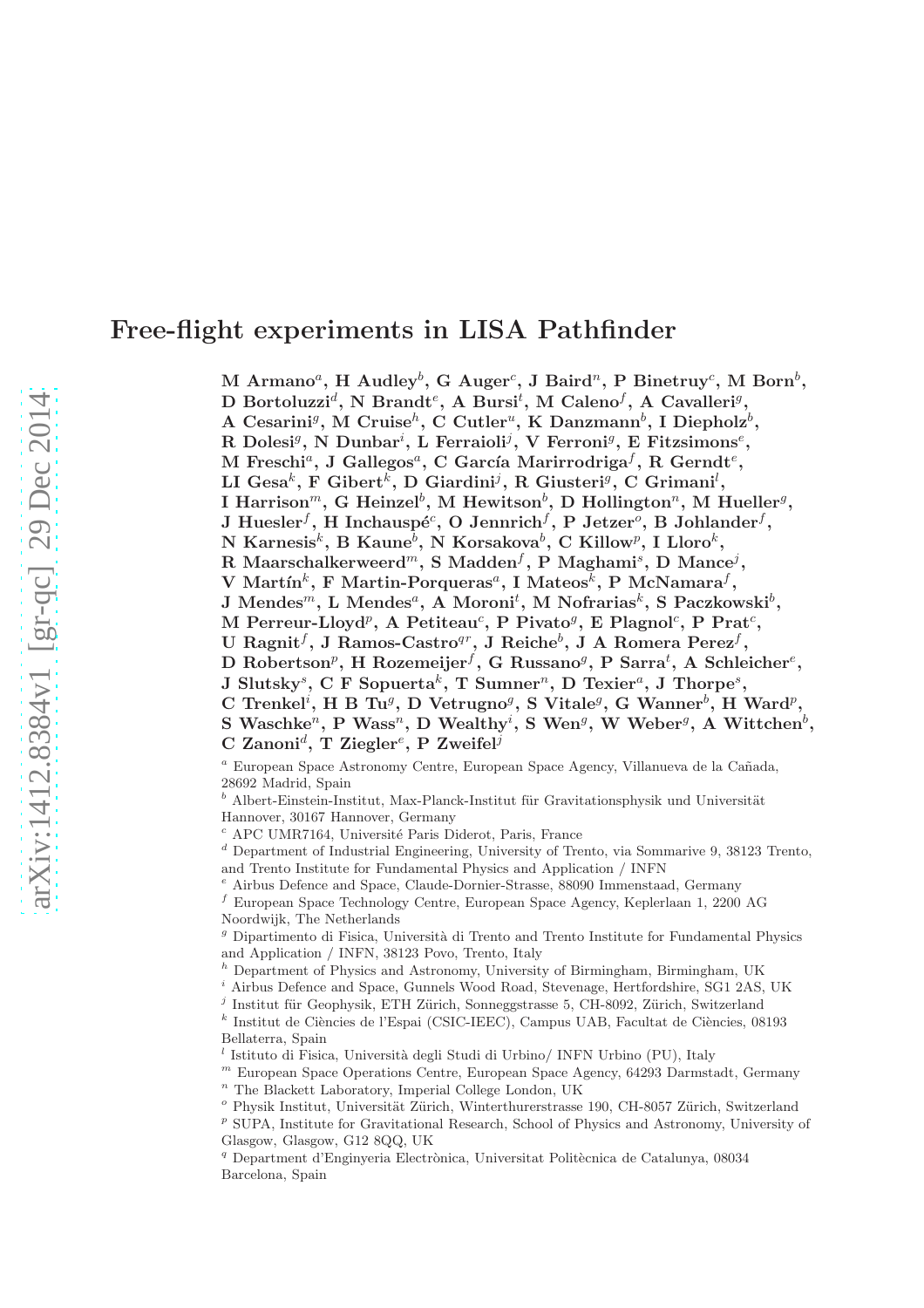$r$ Institut d'Estudis Espacials de Catalunya (IEEC), C/ Gran Capità 2-4, 08034 Barcelona, Spain

<sup>s</sup> NASA Goddard Space Flight Center, 8800 Greenbelt Road, Greenbelt, MD 20771, USA

 $\phantom{}^{t}$  CGS S.p.A, Compagnia Generale per lo Spazio, Via Gallarate, 150 - 20151 Milano, Italy

<sup>t</sup> NASA Jet Propulsion Laboratory, 4800 Oak Grove Drive, Pasadena, CA 91109

E-mail: james.i.thorpe@nasa.gov

Abstract. The LISA Pathfinder mission will demonstrate the technology of drag-free test masses for use as inertial references in future space-based gravitational wave detectors. To accomplish this, the Pathfinder spacecraft will perform drag-free flight about a test mass while measuring the acceleration of this primary test mass relative to a second reference test mass. Because the reference test mass is contained within the same spacecraft, it is necessary to apply forces on it to maintain its position and attitude relative to the spacecraft. These forces are a potential source of acceleration noise in the LISA Pathfinder system that are not present in the full LISA configuration. While LISA Pathfinder has been designed to meet it's primary mission requirements in the presence of this noise, recent estimates suggest that the on-orbit performance may be limited by this 'suspension noise'. The drift-mode or free-flight experiments provide an opportunity to mitigate this noise source and further characterize the underlying disturbances that are of interest to the designers of LISA-like instruments. This article provides a high-level overview of these experiments and the methods under development to analyze the resulting data.

### 1. Introduction

The basic operating principle of an interferometric gravitational-wave detector is the measurement of fluctuations in space-time curvature via the exchange of photons between pairs of geodesic-tracking references separated by large baselines [\[1\]](#page-12-0). A key challenge for implementing such a detector is the development of an object whose worldline approximates a geodesic – an inertial particle. The LISA Pathfinder (LPF) mission [\[2\]](#page-12-1) will validate the technology of dragfree test masses for use as inertial references in a future space-based gravitational wave detector such as the Laser Interferometer Space Antenna (LISA).

The technique of drag-free flight for disturbance reduction [\[3,](#page-12-2) [4\]](#page-12-3) can be briefly summarized as follows. A reference or 'test' mass is placed inside a hollow housing within the host spacecraft (SC). On orbit, the test mass is allowed to float freely inside the housing while a sensor system monitors the position and attitude of the test mass relative to the SC. This information is used by a control system which commands the SC to follow the orbit of the test mass. In doing so, the SC isolates the test mass from external disturbances. By actuating the SC rather than the test mass (as is done in a traditional inertial guidance system) to maintain the relative position and attitude, the test mass is isolated from noise associated with the actuation itself. The remaining residual acceleration noise of the test mass results from forces local to the SC as well as external forces that are not absorbed by the SC (e.g. magnetic). In practice, the "accelerometer" (feedback to the test mass) and "drag-free" (feedback to the SC) techniques are combined into a hybrid system where the feedback can be routed differently depending on the kinematic degree of freedom (DoF) and frequency band. For the LISA application, it is sufficient to have drag-free flight only along the linear DoF and only in the frequency band of desired sensitivity. This is analogous to the pendulum suspensions used for ground-based gravitational wave detectors that provide approximate free-fall in one DoF for frequencies sufficiently far above the resonance frequency.

In the LPF implementation [\[5\]](#page-12-4), two 46 mm cubic Au-Pt test masses are contained in a single SC. One of the test masses is designated as the reference test mass (RTM) and the SC performs drag free flight along one linear DoF while controlling the remaining five DoFs (three angular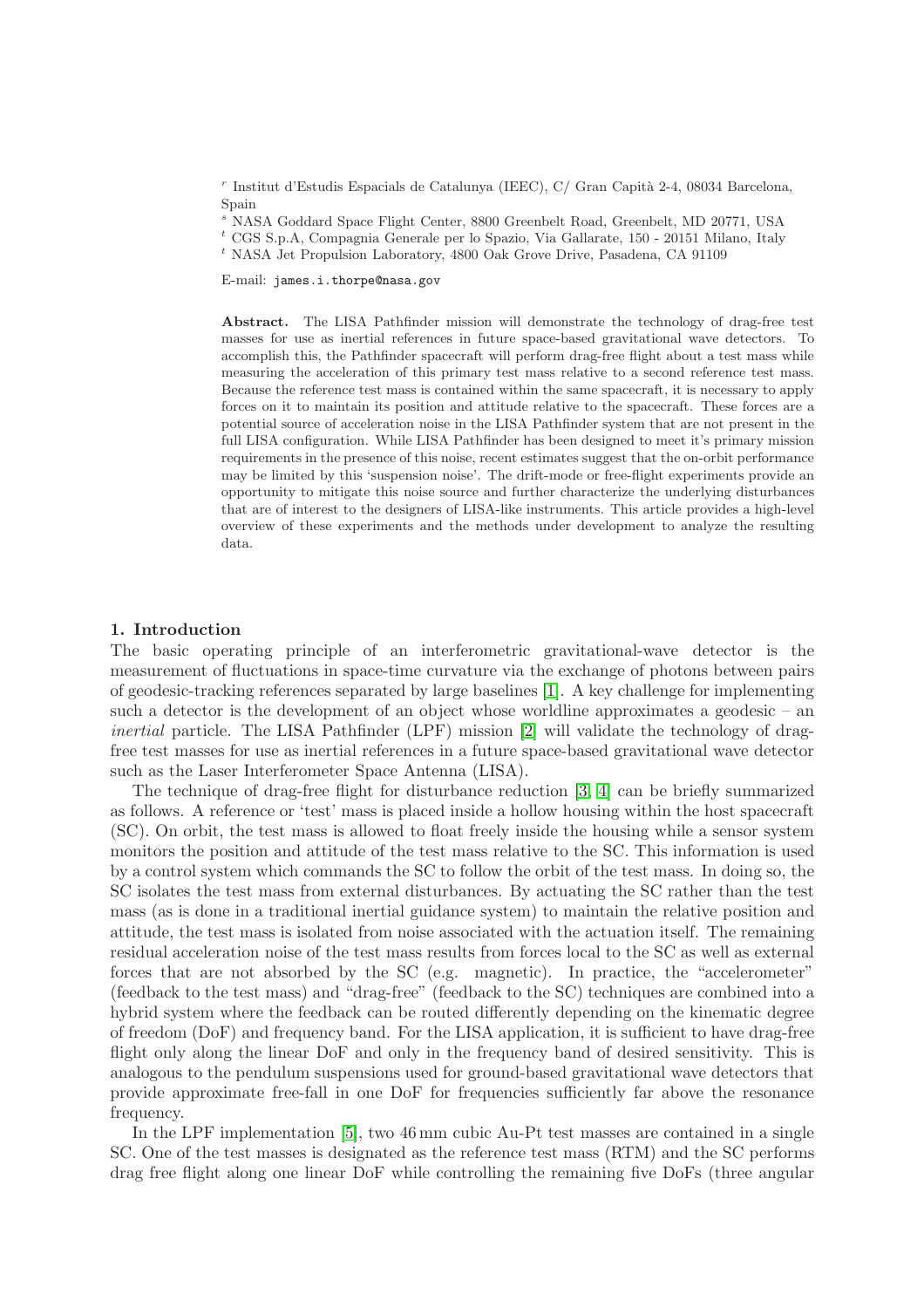and two linear) with an electrostatic suspension system. The second or non-reference test mass (NTM) is located  $\sim$  38 cm away from the primary test mass along the drag-free axis and is used as a witness to assess the residual acceleration of the RTM. An interferometric metrology system [\[6\]](#page-12-5), monitors relative displacements between the RTM and NTM with a precision of  $\sim 10 \,\mathrm{pm}/\sqrt{\mathrm{Hz}}$  in the measurement band 0.1 mHz < f < 100 mHz

A key difference between the LPF configuration and the LISA configuration is that the LISA acceleration measurement is made between test masses on separate spacecraft whereas the LPF acceleration measurement is made between two test masses on the *same* spacecraft. As a result, the LPF NTM must be electrostatically suspended along the sensitive DoF because the SC cannot simultaneously follow the trajectories of both the RTM and NTM along the same DoF. This suspension force has a noise component which represents a disturbance in the LPF measurement that is not present in LISA-like configurations. With all noise sources at the design requirement levels for LPF, this residual suspension noise contribution is not a significant contribution to the overall measured differential acceleration noise in the LISA measurement band (see Figure [1a\)](#page-2-0). The dominating term over this band are various types of spurious forces on the test masses, precisely the phenomena of interest to the designers of future gravitational wave instruments.

<span id="page-2-0"></span>

<span id="page-2-1"></span>Figure 1: Breakdown of noise sources for measurement of acceleration of the reference test mass relative to the non-reference test mass along the sensitive DoF. The left panel shows the design requirement levels whereas the right panel shows the current best estimates based on ground test campaigns of flight hardware and system modeling. See [\[5\]](#page-12-4) for more detail.

Figure [1b](#page-2-1) shows the current best estimate (CBE) for the differential acceleration noise in LPF. As would be expected from a conservative set of design requirements, the CBE levels for all terms are lower than the corresponding ones for the requirements. However, suspension noise is now expected to play a significant role in the measurement band. This expectation is supported by stringent limits placed on the magnitudes of unknown or unmodeled forces on the LPF inertial sensor using torsion pendulums [\[7,](#page-12-6) [8\]](#page-12-7).

To be clear, LPF performance at either the requirement or CBE level would accomplish the goal of validating drag-free flight as a technique for realizing inertial reference sensors for LISAlike observatories. Nevertheless, a direct measurement of the forces acting on the test masses would provide additional valuable information to the designers of such observatories.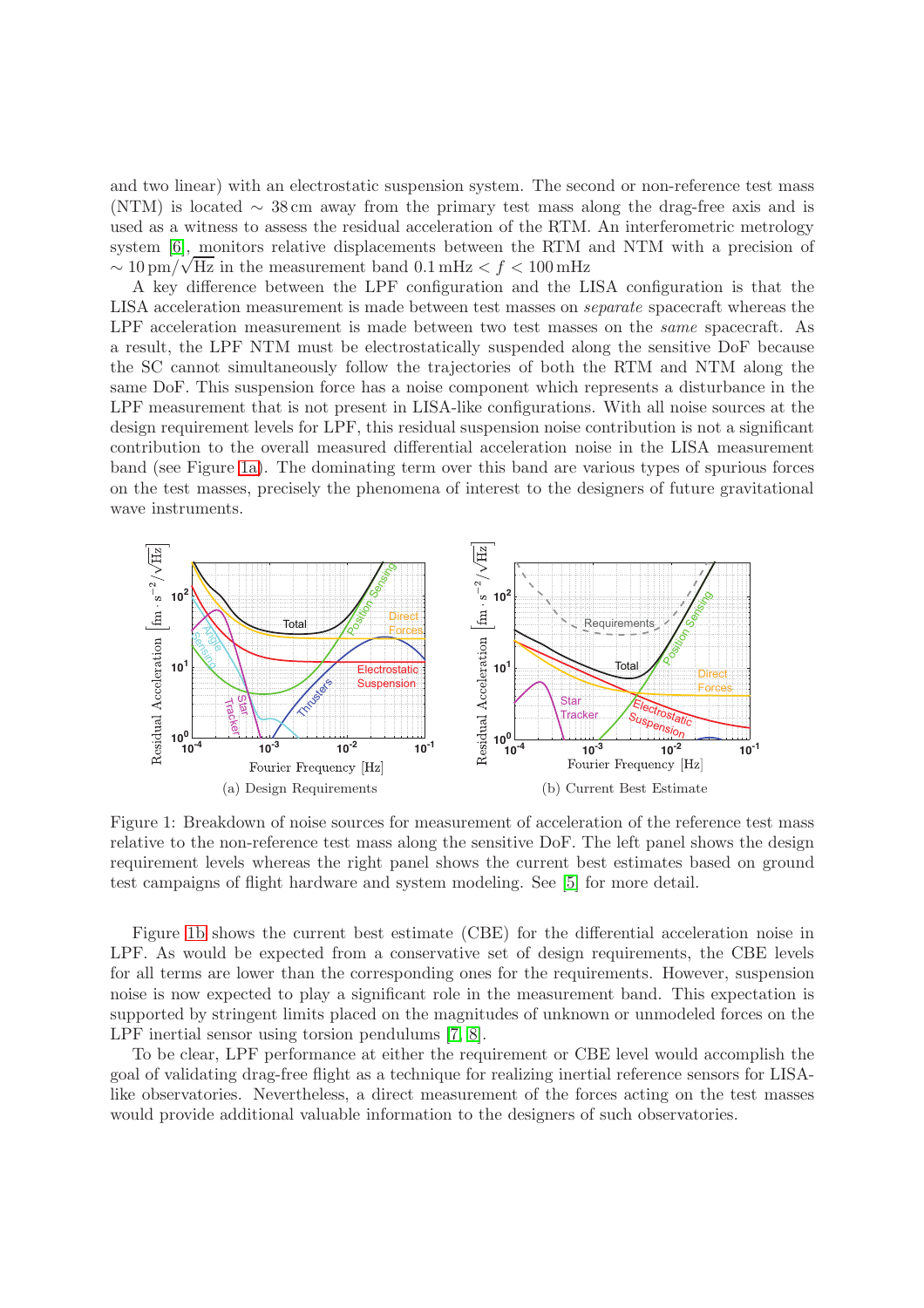### 2. Free-Flight Experiments

The electrostatic suspension of the NTM in LPF is needed to counteract forces in the NTM-SC system that differ from those in the RTM-SC system, which are suppressed by the drag-free control loop. These include disturbance forces that are local to the test masses, such as residual gas disturbances, thermal disturbances, electrostatic forces, magnetic forces, etc. In addition, the static gravitational gradient differs at the RTM and NTM location, leading to a constant bias in the force that must be applied to the NTM along the sensitive axis. Although this bias will be minimized through the use of compensation masses designed based on pre-flight gravitational models, it is expected that residual gravitational accelerations along the sensitive DoF will be on the order of  $10^{-10}$  m/s<sup>2</sup>. This sets the amplitude, and consequently the noise, of the required suspension force.

In the *drift mode* or *free-flight* experiment, the compensation of the static field experienced by the NTM is performed with a series of discrete 'kicks' rather than with a continuously-applied force. Between the kicks, the electrostatic actuation of the NTM along the sensitive DoF is turned off, allowing the NTM to drift under the influence of the constant forces. In principle, this 'kick control' strategy could be employed on all DoFs of the NTM, which would suppress actuation noise from other DoFs from leaking into the sensitive DoF. In practice, this actuation cross-talk is expected to be sufficiently small that kick control is only required along the sensitive DoF.

#### 2.1. The LTP Drift Mode Experiment

The drift mode controller designed for the LISA Test Package (LTP)[\[9\]](#page-12-8) fixes both the length of the drift period ( $\sim$  350s) and the duration of the kicks ( $\sim$  1s). A Kalman-filter based observer tracks the motion of the NTM during the free flight and estimates the impulse required to maintain the NTM position. The amplitude of the subsequent kick is adjusted to deliver this impulse and the process is repeated. Figure [2a](#page-3-0) shows the displacement of the RTM relative to the NTM for a segment of simulated data from the LTP drift mode. It consists of a series of repeated quasi-parabolic flights (the trajectory of the NTM is not a true parabola due to the influence of other force terms such as a linear spring term that couples the NTM to the SC) with a duration of 350 s. Figure [2b](#page-3-1) shows the corresponding acceleration of the RTM relative to the NTM, which shows a series of discrete kicks separated by nearly constant acceleration during the free flight segments.

<span id="page-3-0"></span>

<span id="page-3-1"></span>Figure 2: Example data for a LTP drift-mode simulation. The left panel shows the displacement of the RTM relative to the NTM whereas the right panel shows the acceleration.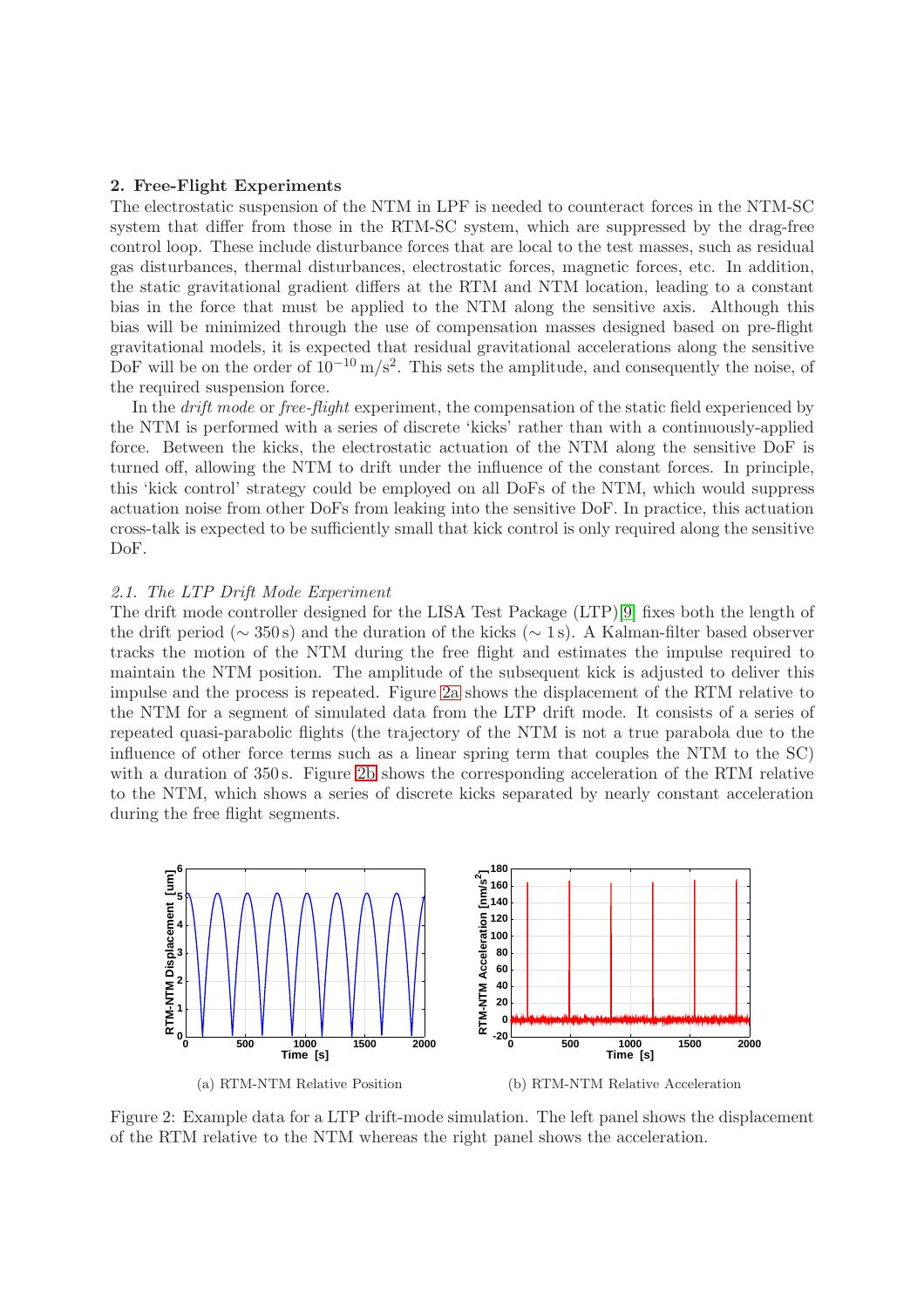# 2.2. A proposed ST7-DRS Free-Flight Experiment

An alternative drift-mode control design has recently been develop for possible use with the NASA-provided payload known as the Disturbance Reduction System (DRS)<sup>[1](#page-4-0)</sup>. The ST7 design is based on a modified dead-band controller, where the dynamical state of the system determines the control mode. The two-dimensional phase space of NTM position and NTM velocity is used to describe the system state and a region centered around the nominal position and zero velocity is designated as the dead band. So long as the NTM position and velocity remain in this dead band region, no suspension control is applied along the sensitive DoF. When the NTM state drifts out of this deadband region, a suspension controller is engaged and remains on until the NTM state re-enters the dead-band region. The resulting trajectory of the NTM is more complex than that of the LTP drift mode experiment. In general, the duration of the free-flight segments vary from segment to segment. A 300 ks simulation yielded an approximately normal distribution of free-flights with a mean duration of  $\sim$  357s and a standard deviation of  $\sim$  14 s. While at first glance, this irregularity in the free flight durations might seem to be disadvantage, it has a potential advantage for data analysis because the few long segments can be used to estimate spectral information at lower frequencies. Additionally, unlike the LTP design, the DRS control design automatically adjusts to changes in the static gravity gradient and is robust to fairly significant changes. This means that the controller would not have to be re-optimized in-flight as the residual gravity gradient changes, for example due to fuel consumption.

#### 2.3. Laboratory Experiments

Torsion pendulums with a LPF-like test mass suspended as a torsion member have been used to measure the small forces relevant to the free-fall purity in LISA and LPF. In this section, we describe an implementation of free-flight experiments in a torsion pendulum facility located at the University of Trento. The torsion pendulum consists of a hollow replica of the LISA Pathfinder test mass, suspended by a thin silica torsion fiber, and hangs inside a Gravitational Reference Sensor (GRS) prototype [\[8\]](#page-12-7). The sensitive degree of freedom is Φ, the rotation around the z-axis. A breadboard version of the front-end electronic chain provides torque authority of ∼ 200 fN · m by applying desired actuation voltages acrossa diagonal pair of electrodes. To simulate a large DC acceleration, the pendulum can be rotated by an angle  $\Delta\Phi$  with respect to the inertial sensor, such that a DC torque  $N_{DC} = -\Gamma \cdot \Delta \Phi$  is required to keep it centered. This is analogous to the bias on the NTM suspension in LPF. Unlike LPF, the bias for the torsion pendulum can be tuned by adjusting  $\Delta\Phi$ .

The equation of motion for the torsional degree of freedom for the test-mass is

$$
I\ddot{\Phi} = -I\omega_0^2 \Phi - \frac{I}{\tau} \dot{\Phi} + N(t)
$$
\n(1)

where *I* is the moment of inertia,  $\omega_0 = \sqrt{\frac{\Gamma}{I}} = \frac{2\pi}{T_0}$  $\frac{2\pi}{T_0}$  is the pendulum resonance angular frequency (and  $T_0$  the period),  $\Gamma$  is the pendulum rotational elastic constant and  $\tau$  is the energy decay time. It is possible to soften electrostatically the pendulum by applying DC constant voltages to lengthen the pendulum period from roughly 465 s, without applied fields, to as much as  $T_0 \approx 830 \text{ s}$ , to allow flight times comparable to those foreseen for LPF,  $T_{fly} = 350 \text{ s}$ .

The pendulum torque sensitivity is around  $1 \text{ fN} \cdot \text{m}/\sqrt{\text{Hz}}$  at  $1 \text{ mHz}$ , corresponding to an equivalent acceleration of  $50 \text{ fm/s}^2 \sqrt{\text{Hz}}$ , and thus near the LPF noise specification. The pendulum can thus allow a quantitatively significant test of the free-fall mode and our analysis algorithms, with real data exhibiting gaps as well as the large dynamic range needed in free-fall mode, and thus readout and dynamic system linearity challenges. The on-ground experiment

<span id="page-4-0"></span><sup>&</sup>lt;sup>1</sup> the DRS is part of NASA's Space Technology 7 (ST7) mission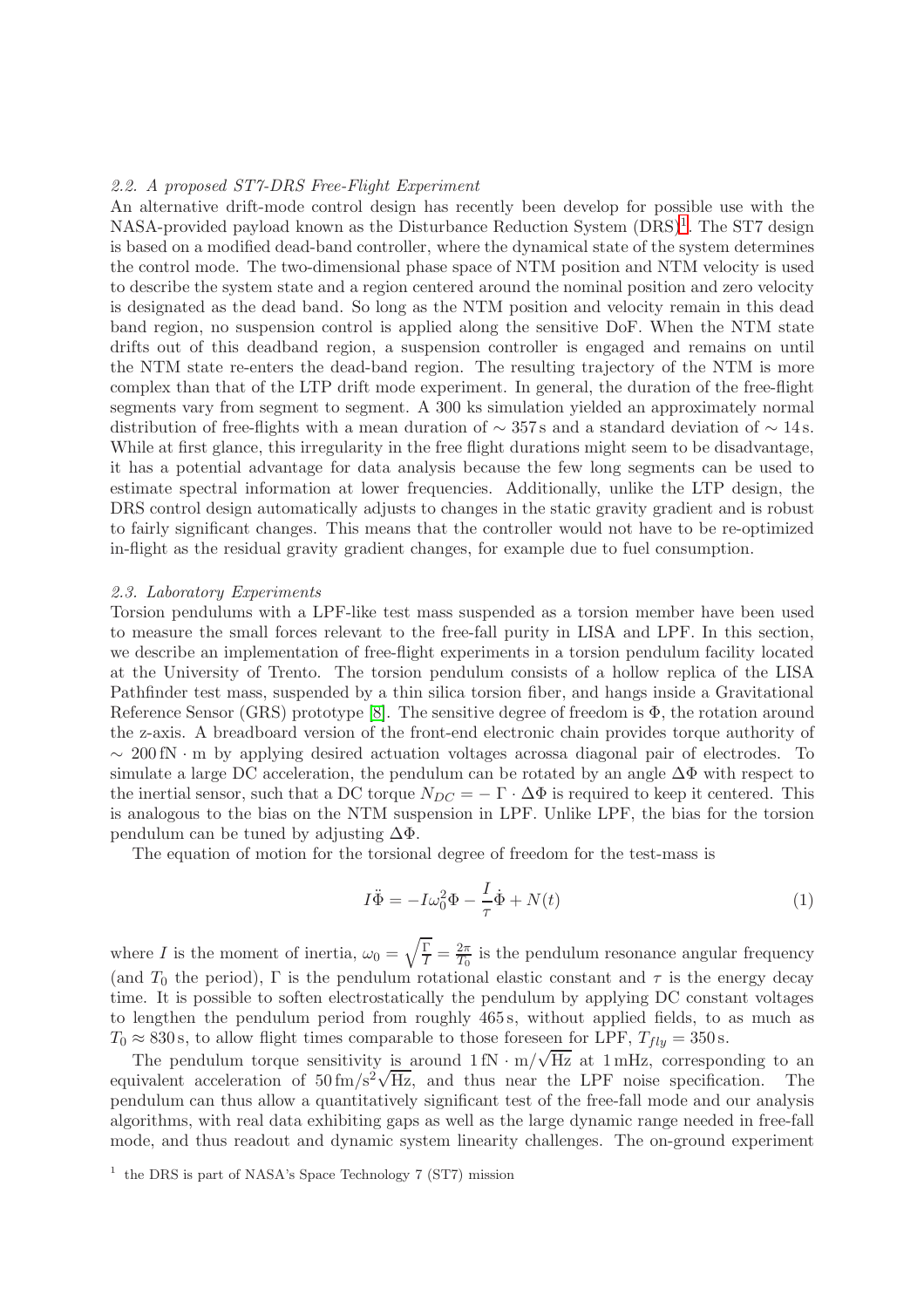will also allow more flexibility to explore different control strategies, by varying flight and impulse time or control points, and different dynamic configurations made possible by having a variable stiffness.

Our free-fall test consists of three measurements. The first is the pendulum background torque noise level in absence of any applied force, which can be performed by rotating the pendulum such that the test mass is centered without applied torques. The measured angular displacement is then converted into torque

<span id="page-5-1"></span>
$$
N_m = I\ddot{\Phi} + \Gamma \Phi + \frac{I}{\tau} \dot{\Phi}
$$
\n<sup>(2)</sup>

In the second experiment, the pendulum is rotated by a large angle with respect to the GRS to simulate a large DC acceleration. In the current configuration, a rotation angle  $\Phi_{EO} \approx 2 \text{ mrad}$ requires a DC torque of roughly  $13 \text{ pN} \cdot \text{m}$  to keep the test mass centered, a differential force of roughly 1.3 nN (with electrostatic softening of the pendulum, this gives  $\Phi_{EQ} \approx 5.3$  mrad, see Figure [3b\)](#page-5-0). The measured angular displacement is again converted into torque using [\(2\)](#page-5-1) and the contribution from the noisy electrostatic actuation produces an excess in noise power relative to the first configuration.



<span id="page-5-0"></span>Figure 3: Example data from a torsion pendulum facility used to simulate LPF free-flight experiments. The displacement timeseries is for an experiment performed with free-flight times  $T_{flu} = 90 \text{ s and } 250 \text{ s and angular set points } \Phi_{control} = 0, -1, -2.5 \text{ mrad.}$ 

In the final measurement, the pendulum rotation of the second experiment is maintained but a free-fall control scheme is employed to control the position of the TM. Torque impulses are applied periodically with a duty cycle  $\chi$ , with average amplitude  $N_{kick} \approx -\Gamma \Phi_{EQ}/\chi$ . The freefall torque noise can then be measured and compared with both the background and continuousactuation cases.

The pendulum dynamics in between two impulses is a free oscillation around the equilibrium point. The torsional spring is small and positive, in contrast to the small negative spring expected in orbit. Because the stiffnesses are small and the flight time relatively short, 350 s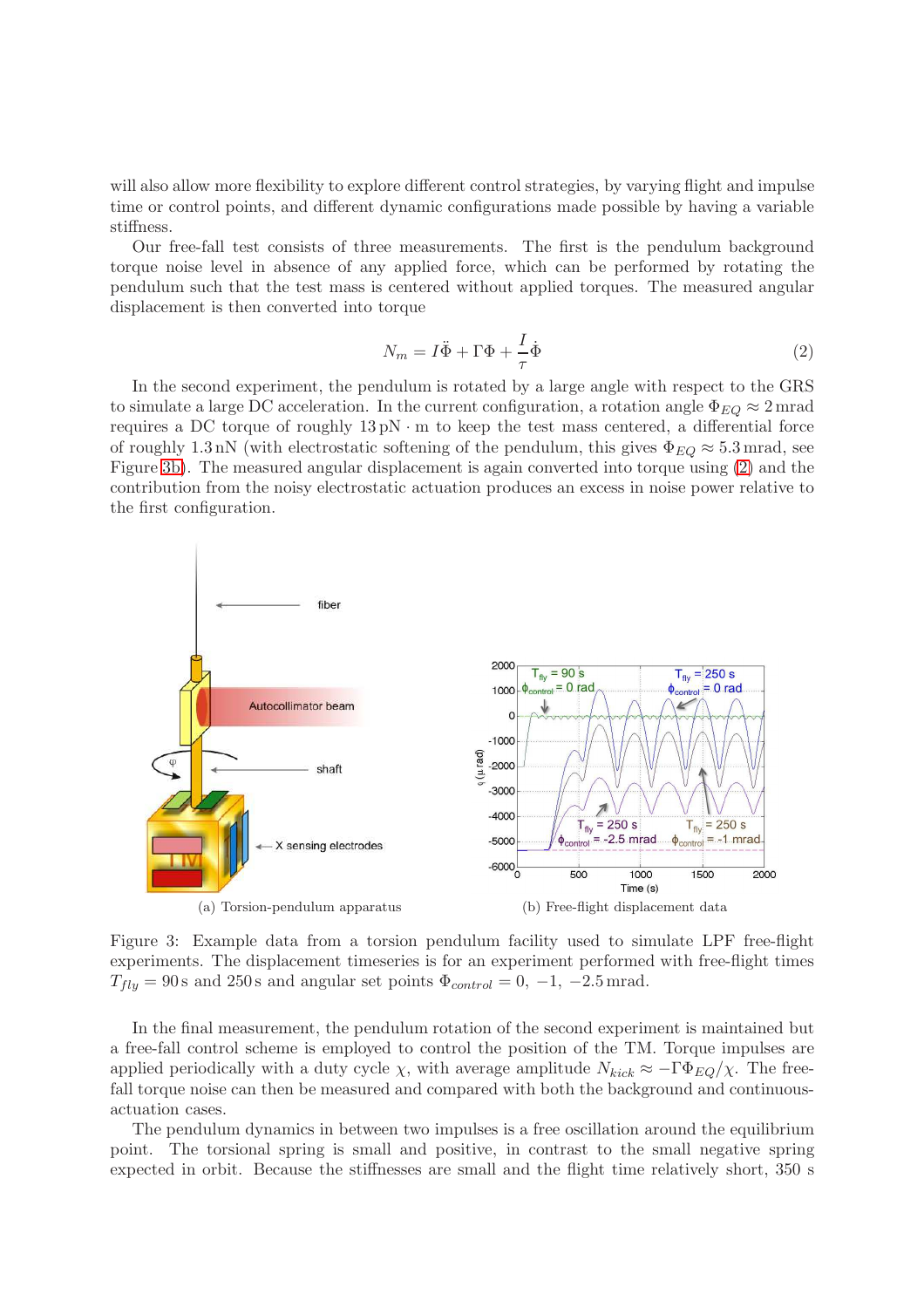flight compared to the 830 s free-oscillation period, the motion is similar to a parabolic flight in both cases.

The motion is periodically forced, by the impulses applied, to come back to a single initial position with a chosen velocity, to allow a periodic flight. To do that, a control scheme is implemented, where an observer estimates the pendulum position and velocity before each impulse with least squares fitting of the pendulum rotation data. Then a controller estimates the impulse intensity needed to reach the ideal initial point for the next cycle, using the pendulum dynamic constants and the flight and impulse times. We can also vary  $\Phi_{control}$ , the average position of the mass during the free flight, to change the actuation level.

Example preliminary data are shown in Figure [3b,](#page-5-0) with flight times of 90 and 250 s, using pendulum periods of 482 and 830 s, respectively, employing also different controller set points. The controller has been successfully employed with a variety of control configurations. The next step is that of debugging and understanding the torque noise in our on-ground free-fall model and beginning to test our flight data analysis algorithms on the experimental data.

### <span id="page-6-0"></span>3. Data Analysis Challenge

At their core, the goals of the LPF drift mode experiments are the same as those conducted in the standard science mode: measurement of the spectrum of the acceleration of the RTM relative to the NTM and estimation of system parameters such as the gravity gradients, stiffness terms, etc. The general analysis strategy for LPF experiments begins with models of the expected acceleration that are parametrized by relevant system parameters. Fitting these models to the data provides estimates of the system parameters and the fit residuals can be used to estimate the relative test mass acceleration.

The drift mode data poses two unique challenges to this approach. The first is the presence of the kicks, which represent a high-noise configuration of the NTM and can't be used for spectral estimation. Consequently, they must be excised in some way. The second is the size of the free-flight signals relative to the noise levels of interest. In displacement, the free flights have an amplitude of  $\sim 10 \mu$ m, compared with a displacement sensitivity of 7 pm/ $\sqrt{Hz}$ . In acceleration, the force bias on the NTM is equivalent to an acceleration of  $10^{-10}$  m/s<sup>2</sup>, compared with expected noise levels of  $\sim 10^{-14}$  m/s<sup>2</sup>/ $\sqrt{Hz}$ . Residuals in fitting the free-flight terms caused by small parameter or model errors can significantly impact the resulting estimate of the relative acceleration between the NTM and RTM. The effect of such residuals is exacerbated by the presence of the data gaps around the excised kicks, to which we now turn our attention.

After the 'deterministic' portion of the free-flight data has been removed, the next step is to estimate the spectrum of the residuals. The data from individual free-flights is well suited to this purpose and standard spectral estimation techniques can be applied. Unfortunately, the minimum Fourier frequency at which the spectrum can be estimated is determined by the length of the free flight segments. For the ∼ 350 s flights for the LTP experiment, this limits the estimation to  $f > 3$  mHz. To move to the lower end of the LTP band  $(1 \text{ mHz})$  and to the full LISA band (0.1 mHz), requires combining data from successive flights. Since the portions of data during the kicks cannot be used, this amounts to the not-uncommon problem of estimating the underlying spectrum in the presence of gaps. The most common technique for estimating spectra in unevenly-sampled timeseries is the Lomb-Scargle method [\[10,](#page-12-9) [11,](#page-12-10) [12\]](#page-12-11), which is a mainstay in astronomical data analysis. However, Lomb Scargle is not ideally suited to the LPF free-flight problem because the data gaps are regular and periodic and the dynamic range of the spectra is larger than the typical simple power-law spectra encountered in astrophysics.

The general effect of data gaps is to introduce systematic biases into the estimated spectrum of the underlying continuous process. The precise nature of this bias depends both on the characteristics of the gaps (their duration, number, and grouping) as well as on the spectrum of the signal. The primary effect on LPF free-flight data is to 'fill in the bucket' in the LPF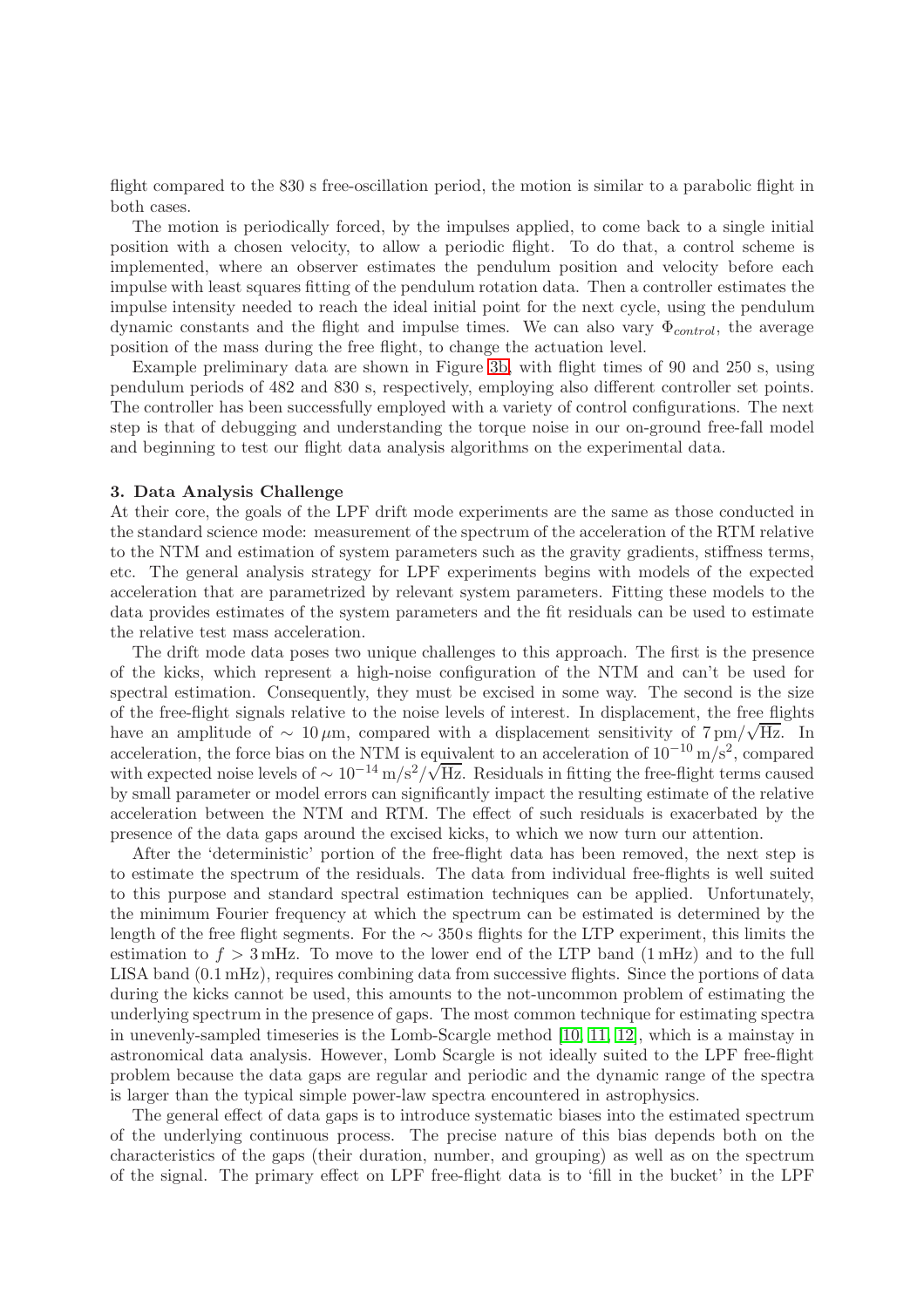sensitivity. This is due to power from the upper end of the LPF band aliasing into lower frequencies and is exacerbated by the large range in noise power between the minimum noise of  $\sim 3 \times 10^{-14} \text{ m/s}^2/\sqrt{\text{Hz}}$  at  $f \sim 3 \text{ mHz}$  and the noise of  $\sim 5 \times 10^{-12} \text{ m/s}^2/\sqrt{\text{Hz}}$  at  $f \sim 100 \text{ mHz}$ . To illustrate this effect, we generated a series of 'noise-only' mock LTP drift mode data using a linear state-space simulator of the LTP experiment. The simulator was configured to run in nominal science mode (no free-flights) with the capacitive actuation noise of the NTM along the sensitive axis artificially turned off to mimic the noise environment in the drift mode experiment. The red trace in Figure [4a](#page-8-0) shows the average power spectral density of the residual RTM-NTM acceleration noise for an ensemble of 100 runs of the simulator with different noise seeds, representing the expected level in a drift mode experiment. Gaps of 4 s duration separated by 350 s continuous segments were then artificially placed in the data to mimic the portion of the data that would be removed to avoid the influence of the kicks during drift mode. The increase in gap size over the 1 s kick duration allows the suppression of transients generated during downsampling of the data from 10 Hz to 1 Hz and an estimate of the acceleration from the measured displacement timeseries using finite differencing. As a zeroth-order estimate for the data in the gaps, a linear 'patch' is placed in each gap connecting the beginning point with the end point of the gap. The spectral estimate from this linearly patched data is the green trace in Figure [4a.](#page-8-0) It is clear that the linearly patched data gives a severely overestimated noise level over the entire LPF band. Figure [4b](#page-8-1) shows the fractional error of the spectral estimates over the lower portion of the LPF/LISA frequency band,

<span id="page-7-1"></span>
$$
RE(f) \equiv \frac{\boxed{S_{patched}(f) - S_{original}(f)}}{\sigma_{original}(f)}
$$
\n(3)

where  $\overline{S_{original}(f) - S_{patched}(f)}$  represents the error in the power spectral density in each frequency bin for a given patching method, averaged over the ensemble of 100 simulator runs.  $\sigma_{original}(f)$  is the standard deviation of the power spectral density in each frequency bin over the ensemble.  $RE(f)$  measures the error introduced by the patching method relative to the statistical uncertainty associated with a single simulator run. If  $RE(f) \leq 1$ , then the error in the patching method is not significant for an individual free flight experiment. For the linear patching technique (green trace),  $RE(f) > 1$  for most of the LPF measurement band, with a maximum value of more than  $10^2$  at Fourier frequencies of a few mHz.

# 4. Approaches to Data Analysis

In this section, we briefly outline some of these techniques developed as part of this ongoing effort, with the details left to future publications.

# 4.1. Windowing of data gaps

One strategy for mitigating the adverse effects of data gaps on the estimation of spectra from timeseries is to employ windowing. When estimating spectra from timeseries without gaps, it is typical to first multiply the time series by a window function that smoothly tapers to zero at the beginning and end of the timeseries. This helps to suppress artifacts caused by mismatch between the beginning and the end of the timeseries. This same strategy can be applied to data with gaps by applying a window to each individual segment of continuous data. The cyan line in Figure [4a](#page-8-0) shows the result of the spectral estimate made using a  $sin^2$  window in each free-flight segment. The estimate of the spectra made from this windowed data is a far better approximation of the original data than that made using the linear patches. However, the windowed estimate shows a large excess relative to the original spectrum near the inverse gap separation of  $1/354 \text{ s} \approx 2.8 \text{ mHz}^2$  $1/354 \text{ s} \approx 2.8 \text{ mHz}^2$  $1/354 \text{ s} \approx 2.8 \text{ mHz}^2$ . With the exception of the inverse gap separation frequency,

<span id="page-7-0"></span> $2\degree$  To clarify, 4s gaps separated by 350 s free-flight segments gives a center-to-center gap spacing of 354 s.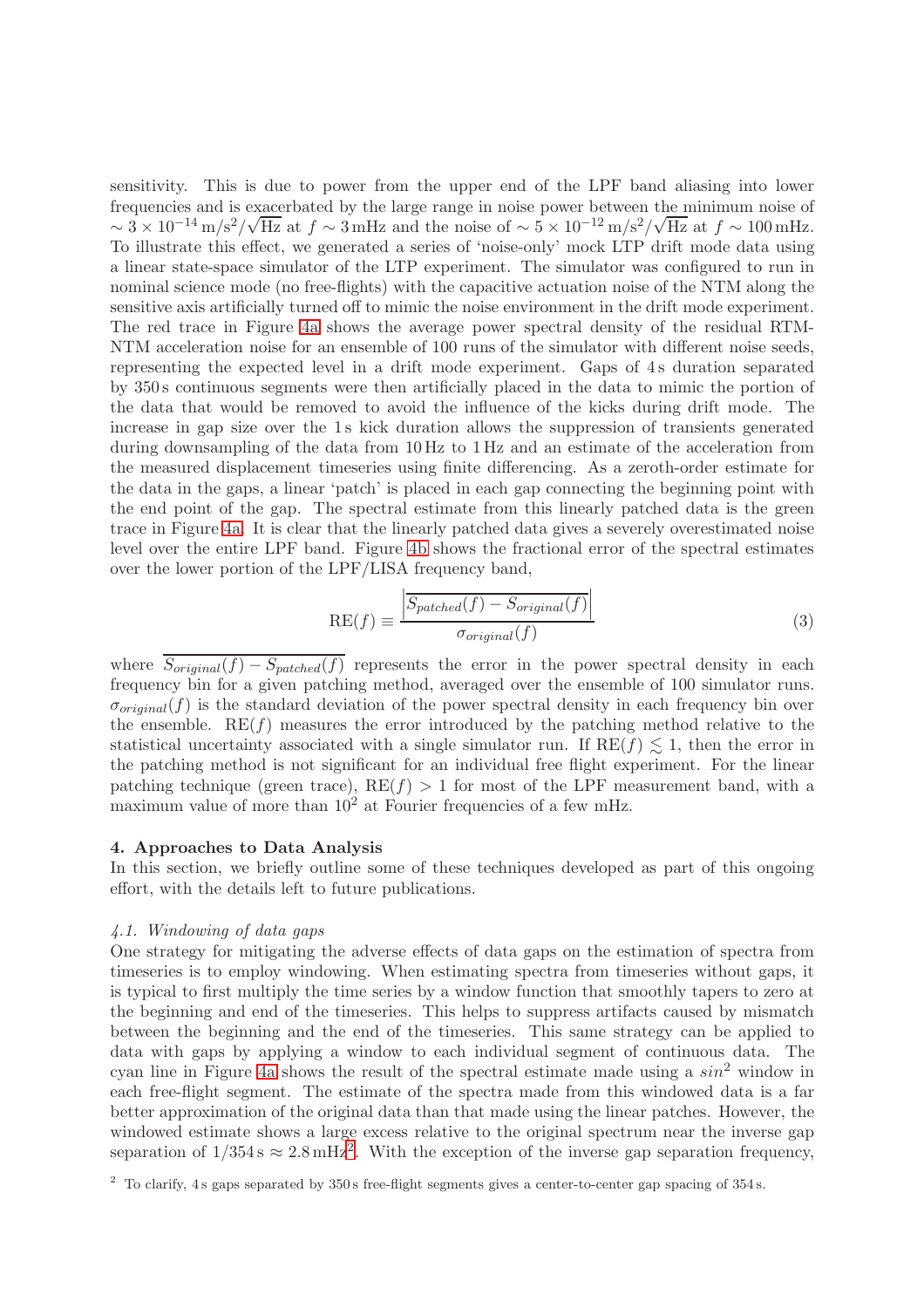<span id="page-8-0"></span>

<span id="page-8-1"></span>Figure 4: Comparison of methods for spectral estimation of RTM acceleration relative to NTM with data gaps of 4 s duration separated by 350s free-flight segments. A linear state-space simulator of LTP was used to generate an ensemble of 100 noise realizations of LTP science mode data with no electrostatic suspension noise and data gaps were artificially inserted allowing for the comparison of the estimated power spectral densities with and without gaps. The left plot shows the power spectral densities of the original signal (red), the linearly-patched signal (green), the Constrained-Gaussian patched signal (dashed blue), and the power spectral density estimated with the window method (dashed cyan). The right plot shows the relative error as defined in [\(3\)](#page-7-1) between the power spectral density estimated with gaps and that without gaps for the three approaches.

 $RE(f) < 1$  for most of the LPF measurement band.

To better compare the original acceleration noise power spectrum to the one recovered using the window method, fits were made to both versions of the power spectral density from each simulator run. The model was a four-component power law<sup>[3](#page-8-2)</sup>,

<span id="page-8-3"></span>
$$
S_{mod}(f) = P_{-6} \cdot f^{-6} + P_{-2} \cdot f^{-2} + P_0 \cdot f^0 + P_4 \cdot f^{+4},\tag{4}
$$

where f is the Fourier frequency and  $P_{-6,-2,0,+4}$  are the amplitudes of the four components. Figures [5a](#page-10-0) - [5d](#page-10-1) show histograms of the best-fit amplitudes for the spectral model over the ensemble of 100 simulator runs for both the original data (red) and the windowed method (cyan). Table [1](#page-9-0) lists the mean and standard deviations for the ensemble of noise realizations for each of the four component amplitudes. As a rough measure of the statistical equivalence of the distributions of the best-fit coefficients to the original and recovered power spectral densities, we compute the difference between the means normalized by the quadrature sum of the deviations. The window method produces significant bias in the  $P_{-2}$  and  $P_0$  coefficients  $(3.5 \text{ and } 6 \text{ sigma}, \text{ respectively})$  and slight bias  $(0.9 \text{ sigma}, \text{ or a p-value of } 36\%)$  in the  $P_{+4}$ coefficient. The recovered  $P_{-6}$  coefficient is consistent but is not well-determined in the fits to either the original or recovered data.

# 4.2. Constrained-Gaussian Gap Patching

Another approach to dealing with data gaps and the difficulties they cause with estimating spectra is to fill the gaps with fabricated data. While the fabricated data in these patches will necessarily bias the spectral estimate, if the gaps are not too numerous and the patch data

<span id="page-8-2"></span> $3$  Note that the fit was performed on the *power* spectral density where as Figures [1a,](#page-2-0) [1b,](#page-2-1) and [4a](#page-8-0) plot the *amplitude* spectral density. As a result the spectral indices are a factor of two greater.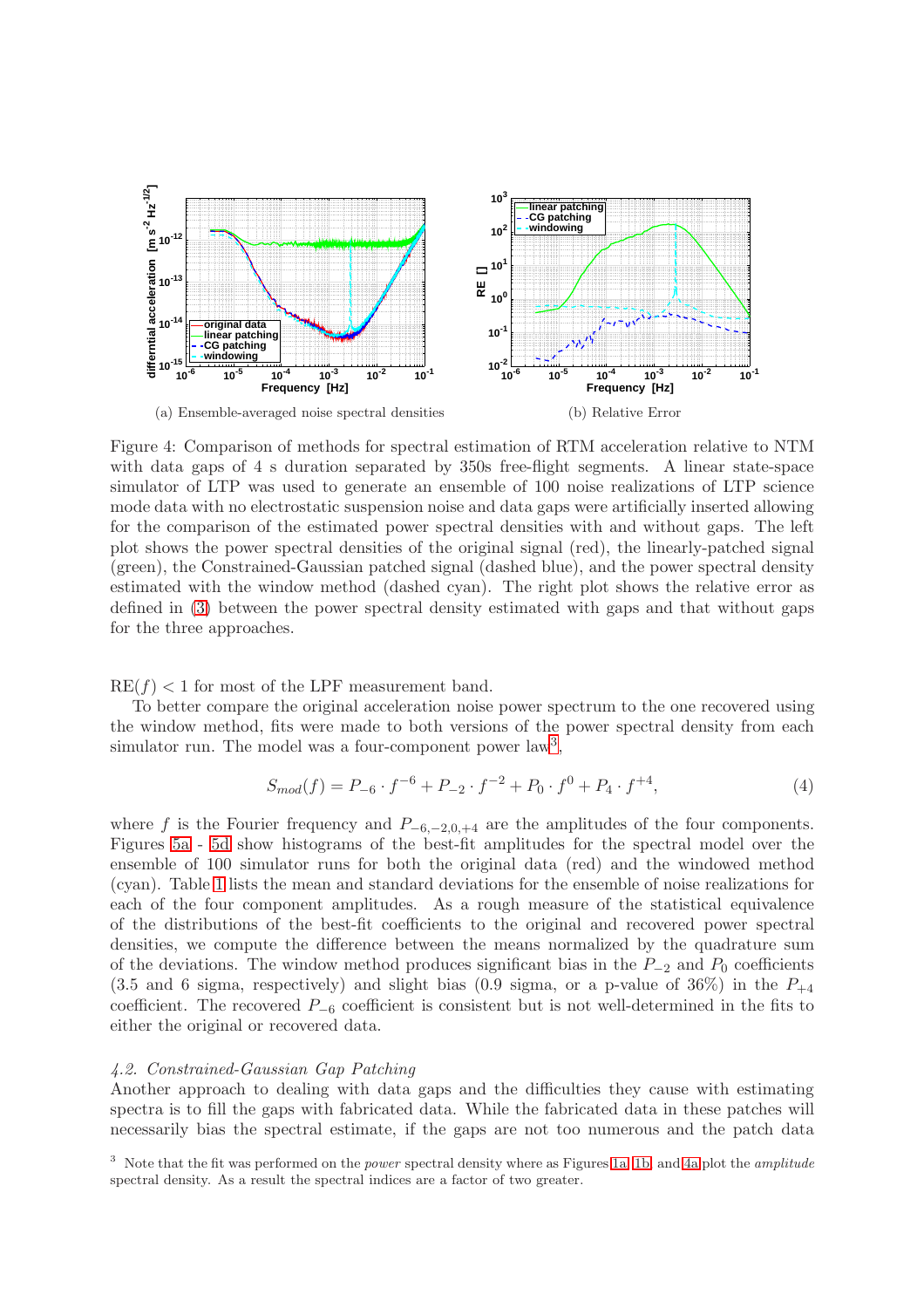|                         | original |      | window method |          |                                                  | CG patching |          |                                                  |
|-------------------------|----------|------|---------------|----------|--------------------------------------------------|-------------|----------|--------------------------------------------------|
|                         | $\mu$    |      | $\mu$         | $\sigma$ | $\mu-\mu_{orig}$<br>$\sigma^2 + \sigma_{orig}^2$ | $\mu$       | $\sigma$ | $\mu-\mu_{orig}$<br>$\sigma^2 + \sigma_{orig}^2$ |
| $P_{-6} \times 10^{53}$ | 0.66     | 0.66 | 0.65          | 0.61     | 0.03                                             | 0.66        | 0.71     | 0.03                                             |
| $P_{-2} \times 10^{35}$ | 1.14     | 0.18 | 0.44          | 0.09     | $-3.5$                                           | 1.08        | 0.20     | $-0.2$                                           |
| $P_0 \times 10^{29}$    | 2.25     | 0.16 | 4.29          | 0.30     | 6.1                                              | 2.31        | 0.19     | 0.3                                              |
| $P_{+4} \times 10^{20}$ | 6.23     | 0.03 | 6.28          | 0.04     | 0.9                                              | 6.22        | 0.03     | 0.09                                             |

<span id="page-9-0"></span>Table 1: Comparison of best-fit parameters for spectral model in [\(4\)](#page-8-3) for original and recovered power spectral densities.

are chosen carefully, the bias can be far less than what arises from the gaps themselves. To minimize the bias resulting from the patches, the data in the patches should have the same spectral content as the missing data it is replacing. The first requirement is that the data points in the patches have proper correlations with one another, this is relatively straightforward problem of drawing random samples of (unevenly-sampled) data with a corresponding spectrum. The second requirement is that the data points in the patches have proper correlation with the existing data. In Appendix A, we demonstrate that enforcing the correlation with the existing data can be accomplished by biasing the mean values of the random data used to make the patches, a technique we call Constrained-Gaussian Gap Patching or CG patching. The values for these biases can be entirely computed from the existing data and a model of the underlying spectrum.

Once patched, standard approaches can be used to compute the spectrum of the entire data set as if it were continuous, without suffering from the bias introduced by the gaps. In principal this is a catch-22, one must know the spectrum in order to pick the patches that will allow the spectrum to be measured. In practice, an approximate a priori model of the spectrum will suffice. If necessary, an iterative procedure can be used in which an initial guess for  $S_y$  is used to generate the patches, a new value for  $S_y$  is estimated from the patched data series, and that spectrum is used to determine new patches.

The CG-patching approach was applied to the mock 'noise-only' drift-mode data in Figure [4a.](#page-8-0) The ensemble-average spectra is shown in the blue dashed trace in Figure [4a](#page-8-0) and matches the average spectra from the original data (red) quite closely for all frequencies. The value of  $RE(f)$  is less than unity across the entire measurement band and is significantly less than that of the windowed method for most frequencies. More significantly, when the spectra recovered with CG patching are fit to the power-law model in [\(4\)](#page-8-3), the distribution in amplitudes is quite close to that of the original data, as shown in the blue dashed traces in the histograms in Figures [5a](#page-10-0) - [5d.](#page-10-1) Table [1](#page-9-0) includes a statistical comparison between the fits to the power spectral densities of the original and CG-patched data. The normalized difference between the distributions in fit amplitudes is less than 0.3 sigma for all coefficients.

# 4.3. Other methods

While the window and CG-patching methods have received the most attention for potential application to data from free-flight experiments, other methods are also being studied. One approach is to recognize that if an approximate model for the underlying spectra is known (as is also required for the CG-patching method) and the location of the gaps are known, the spectral bias induced by the gaps can be analytically removed. This is a classic example of a deconvolution problem with the associated computational difficulties. However, if the data is aggressively low-pass filtered, the problem becomes tractable.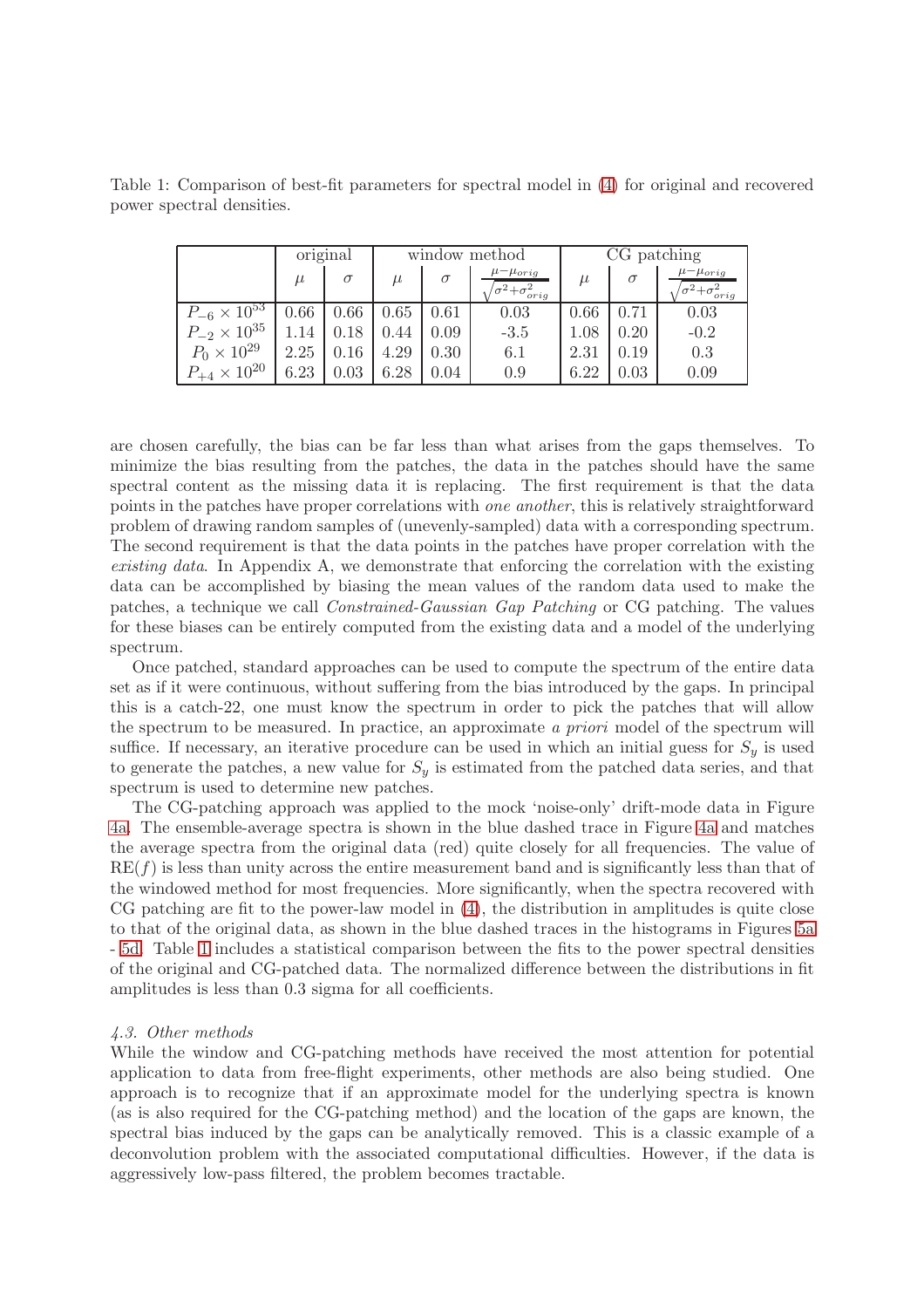<span id="page-10-0"></span>

<span id="page-10-1"></span>Figure 5: Histograms of power-law amplitudes in a four-component fit to the spectrum of RTM acceleration relative to the NTM for the original data (red) and as recovered in the presence of gaps using the window method (cyan) and the Constrained Gaussian patching method (blue dashed). For each of the 100 simulator runs, a power spectrum was generated and fit using a least-squares algorithm to a four-component power law with indices -6,-2,0, and +4 as described in [\(4\)](#page-8-3). The plots show the distribution of best-fit parameters over the ensemble of 100 simulator runs. For the case of the windowed method, the noise spike around 2.8 mHz was de-weighted to minimize it's bias on the fit.

An altogether unique approach is to consider only the data in the free-flights themselves and perform time-domain fits on the free-flight trajectories. Each of these fits will have parameters such as residual gravity gradient that are the same as those for the first stage, explained at the beginning of Section [3,](#page-6-0) of the methods outlined above. However, there will also be some variation in these parameters between successive flights that is caused by low-frequency (Fourier frequencies lower than the inverse free-flight time) acceleration noise in the system. By analyzing the variation in parameters recovered from fits to a series of free-flight trajectories, an estimate of acceleration noise at Fourier frequencies below the inverse free-flight frequency can be made without the need to deal with data gaps.

# 5. Conclusions

The free fight experiments planned for LPF will provide an opportunity to gather data that is even more representative of a full-scale LISA like instrument than the standard LPF science mode. This improvement will allow for better characterization of the small forces that ultimately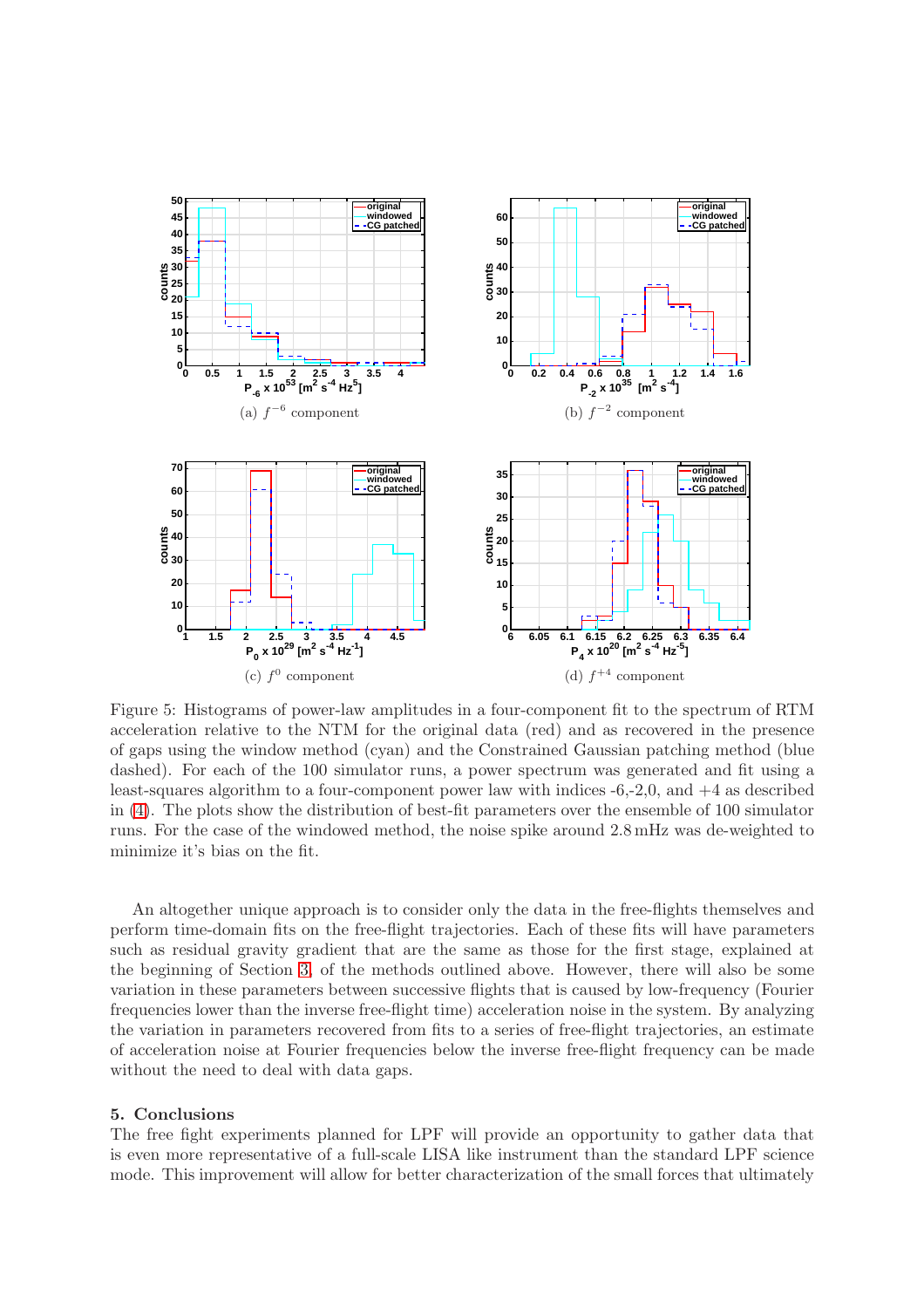limit the performance of LPF, LISA, and other future instruments requiring low-disturbance environments such as advanced geodesy or fundamental physics missions. The challenges in extracting this information from the free-flight data are significant, but progress in overcoming them is being made with a number of independent techniques. The challenge of estimating the relative RTM/NTM acceleration noise in the presence of data gaps has been successfully addressed by a number of techniques with the current limitation being the ability to combine this with accurate removal of the deterministic free-flight signal. It is fully expected that the remaining challenges will be resolved in time for launch and operations.

# Appendix A: Generating Constrained-Gaussian Patches

In this appendix, we introduce the mathematical formalism of constrained-Gaussian gap patching. This method is similar to techniques used to patch gaps in 2D sky maps of cosmic microwave background data [\[13,](#page-12-12) [14\]](#page-12-13). In the time domain, spectral information is encoded in the two-point correlation function,  $C^{jk}$ , which measures the correlation between the samples  $y^j$  and  $y^k$ . For stationary processes, the two-point function depends only on the separation between the samples,  $C^{jk} = \mathcal{C}(j - k)$ , and is directly related to the spectral density,

$$
C^{jk} = \int_{-\infty}^{+\infty} \frac{1}{2} S_y(f) e^{-2\pi f T(j-k)}.
$$
\n(5)

Under the further assumption that  $y^j$  measures a Gaussian random process, the two-point function can be used to express the probability distribution function (PDF) for  $y^j$ ,

<span id="page-11-0"></span>
$$
P(\vec{y}) \propto \exp\left[-\frac{1}{2} \sum_{j,k} C_{jk} y^j y^k\right],\tag{6}
$$

where  $C_{jk}$  is the inverse of  $C^{jk}$  such that  $C_{jl}C^{lk} = \delta_k^j$  $\frac{j}{k}$ .

For the case of data with gaps, it is useful to separate the data  $y_j$  into portions inside the gaps,  $j \in \mathcal{G}$ , and data between the gaps  $j \in \bar{\mathcal{G}}$ . The sum in [\(6\)](#page-11-0) can then be divided into three parts,

<span id="page-11-1"></span>
$$
\ln P(\vec{y}) = const - \frac{1}{2} \left[ \sum^{\bar{G}, \bar{G}'} C_{jk} y^j y^k + 2 \sum^{\bar{G}, \mathcal{G}} C_{jk} y^j y^k + \sum^{\mathcal{G}, \mathcal{G}'} C_{jk} y^j y^k \right]. \tag{7}
$$

The first term in [\(7\)](#page-11-1) is a fixed constant depending on measured data that can be absorbed into the overall normalization constant. The final term depends entirely on the data within the gaps, and just describes the PDF for (unevenly sampled) Gaussian noise with a particular spectrum. The middle term encodes the relationship between data inside the gaps and data outside the gaps. Faithfully reproducing that relationship is the key to generating good patches for filling gaps in measured data. Since we are interested in generating the data within the gaps, we can factor the summation of the middle term in [\(7\)](#page-11-1) and define  $\lambda_j \equiv \sum_j^{\bar{G}} C_{jk} y^j$  such that that term becomes  $2\sum_{i}^{G} \lambda_{j} y^{j}$ . The PDF can then be re-written as

<span id="page-11-2"></span>
$$
\ln P(\vec{y}) = const - \frac{1}{2} \sum_{j}^{S, G'} C_{jk} (y^j - \Delta^j) (y^k - \Delta^k), \tag{8}
$$

where  $\Delta^j \equiv -\sum_k^{\bar{G}} C^{jk}\lambda_k$ . Comparing [\(8\)](#page-11-2) with the standard expression for multivariate Gaussian distributions, one finds that the data in the gap is described by a multivariate Gaussian with covariance  $C_{jk}$  and non-zero means  $\Delta^k$ . Note that the values for  $\Delta^k$  are entirely determined by the data outside the gap.